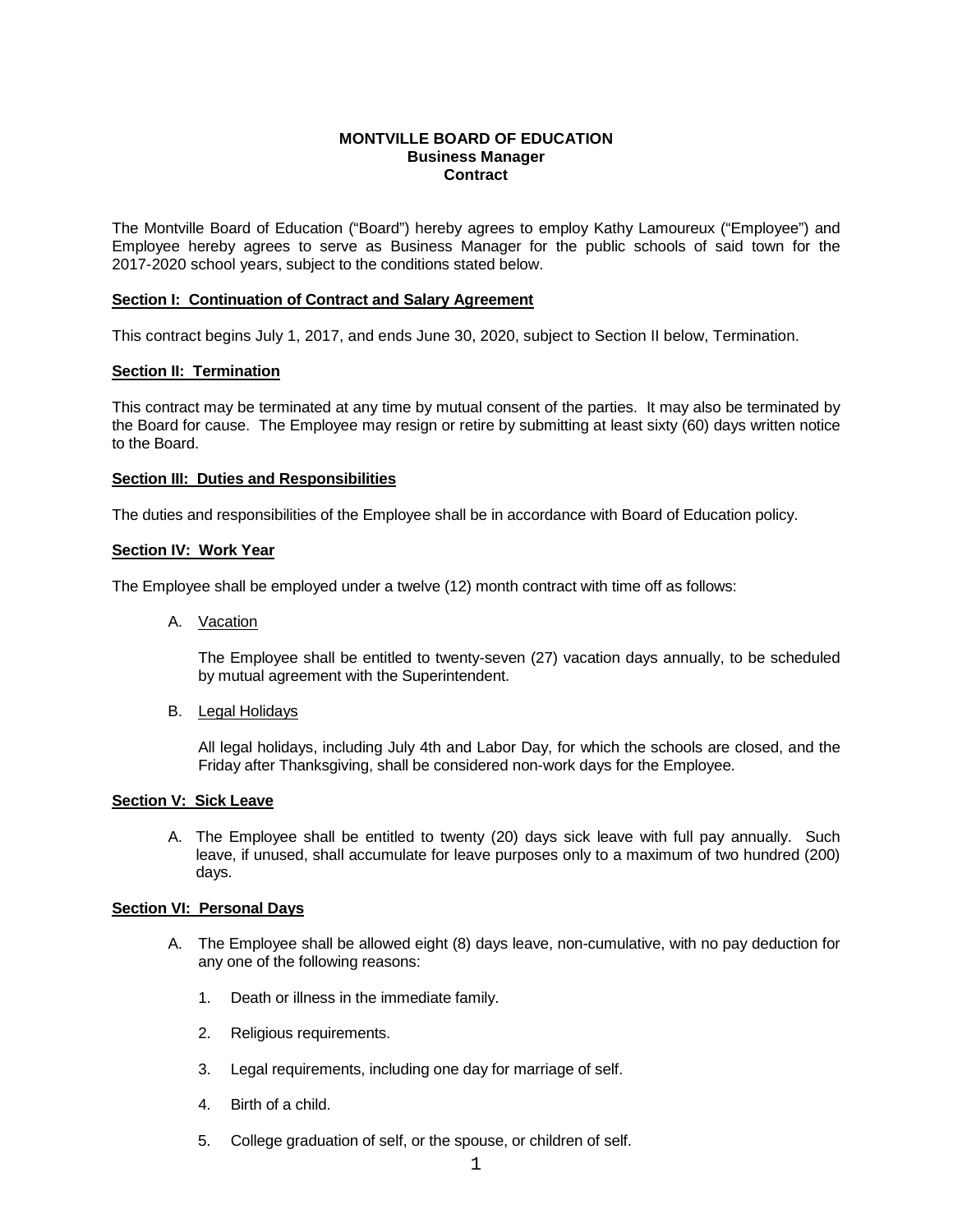- B. Immediate family consists of wife, husband, father, mother, grandparents, grandchildren, brother, sister, father-in-law, mother-in-law, son, daughter, spouse's son and daughter, son-in-law, and daughter-in-law.
- C. Upon request, the superintendent is authorized to grant additional days leave for any reason he believes meritorious.

## **Section VII: Professional Leave**

The Employee shall be allowed to attend local, state and national meetings, workshops, and conferences that are designed for professional purposes, subject to approval of the Superintendent of Schools.

#### **Section VIII: Salary**

July 1, 2017 – June 30, 2018 \$123,756 Reopen for salary for the remaining two years of the contract.

For Business Manager's salary, see also, Article X.

#### **Section IX: Pay Dates**

The Employee will be paid on the dates specified for other Montville employees.

## **Section X: Tax Shelter Annuity Plan**

- A. The Business Manager shall be eligible to participate in a "tax sheltered" Annuity Plan established pursuant to the United States Public Law No. 87-370.
- B. The Business Manager, using an authorized Tax Shelter Annuity Agent, shall have the Board of Education annually pay 3.75% or \$4,641 of Business Manager's salary to said plan.

#### **Section XI: Insurance Benefits**

The Board shall provide the following insurance benefits or their equivalent:

- A. Insurance Waiver
	- 1) Notwithstanding the above, effective with the execution of this agreement, the Employee may voluntarily elect to waive in writing all health insurance coverages outlined below and, in lieu thereof, shall receive an annual payment of three thousand dollars (\$3,000) for family or member plus one election or eighteen hundred (\$1,800) for individual coverage. Payment to the Employee waiving such coverage shall be made at the conclusion of the fiscal year during which insurance was waived.
	- 2) Where a change in the Employee's status prompts the Employee to resume Board-provided insurance coverage, the waiver may, on written notice to the Board, be revoked. Upon receipt of revocation of the waiver, insurance coverage shall be reinstated as soon as possible; subject, however, to any regulations or restrictions, including waiting periods, which may then be prescribed by the appropriate insurance carriers. Depending upon the effective date of such reinstated coverage appropriate financial adjustments shall be made between the Employee and the Board to ensure that the Employee has been compensated, but not overcompensated, for any waiver elected in this section.
	- 3) Notice of intention to waive insurance coverage must be sent to the Superintendent no later than April1, to be effective in the following contract year.
	- 4) Waiver of premium procedures must be acceptable to the applicable insurance carrier.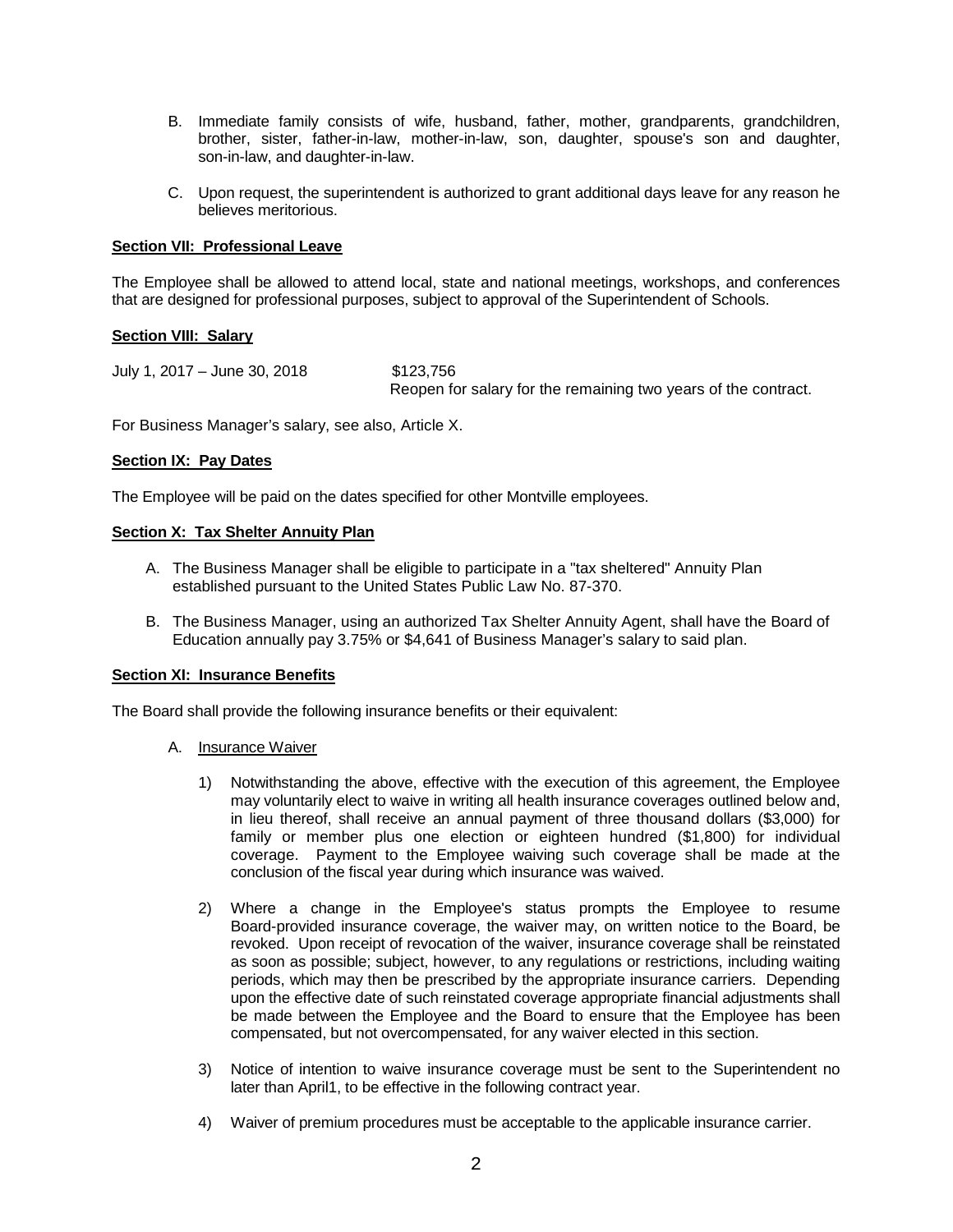## B. Benefit Coverage

- 1) The Employee will be provided individual, individual plus one, or family health insurance coverage under a PPO Option Plan offered by Anthem BC/BS.
- 2) Blue Cross Full Service Dental Plan for the individual and family with the additional Basic Benefits Rider C periodontics and the additional Basic Benefits Rider A.
- 3) Through a payroll deduction, the Employee will copay for the above insurance as follows:

July 1, 2017 through June 30, 2018 – 19%

- 4) Group Life Insurance of two hundred thousand dollars (\$200,000).
- 5) If the Business Manager retires under the provisions of the Connecticut Municipal Employees' Retirement Fund, she shall be entitled to participate in full medical insurance benefits provided by the Board of Education that covers the regular administrative staff, provided it does not conflict with insurance carrier or state statutes. The Business Manager shall share a fifty percent (50%) cost with the Board of Education, with the Board of Education paying fifty percent (50%) of the cost. Employee when eligible for Medicare coverage shall transfer to Medicare supplemental coverage at age 65.
- 6) Group Personal Disability Insurance, with 180-day elimination period, not to exceed two thousand and two hundred dollars (\$2,200) in total premium. Premiums in excess of two thousand and two hundred dollars (\$2,200) can be borne by Business Manager who elects coverage under the disability plan.

## **Section XII: Professional Dues**

The Board will pay the annual membership fees for the Employee's participation in the following professional organizations: CASBO (Connecticut Association of School Employees), ASBO (Association of Employees - National), and the Connecticut Society of Certified Public Accountants. The Board will also pay for renewal of your Certified Public Accountant license.

## **Section XIII: Course Reimbursement**

Reimbursement for course credits, up to a maximum of eight (8) yearly, will be paid at the rate of one hundred percent (100%) of the cost per credit hour, not to exceed the cost per credit hour at the University of Connecticut.

## **Section XIV: Retirement**

The Employee is eligible for participation in the Town Retirement Plan, subject to the provisions of that plan.

## **Section XV: Travel Allowance**

The Board agrees to reimburse the Employee for all her travel expenses incurred in the performance of her duties under this contract, and agrees that for the use of her own automobile, within Connecticut, she shall receive as such reimbursement of three thousand five hundred dollars (\$3,500). For use of her own automobile outside of Connecticut on school business, she shall be reimbursed at the Internal Revenue service rate on voucher to be submitted by her.